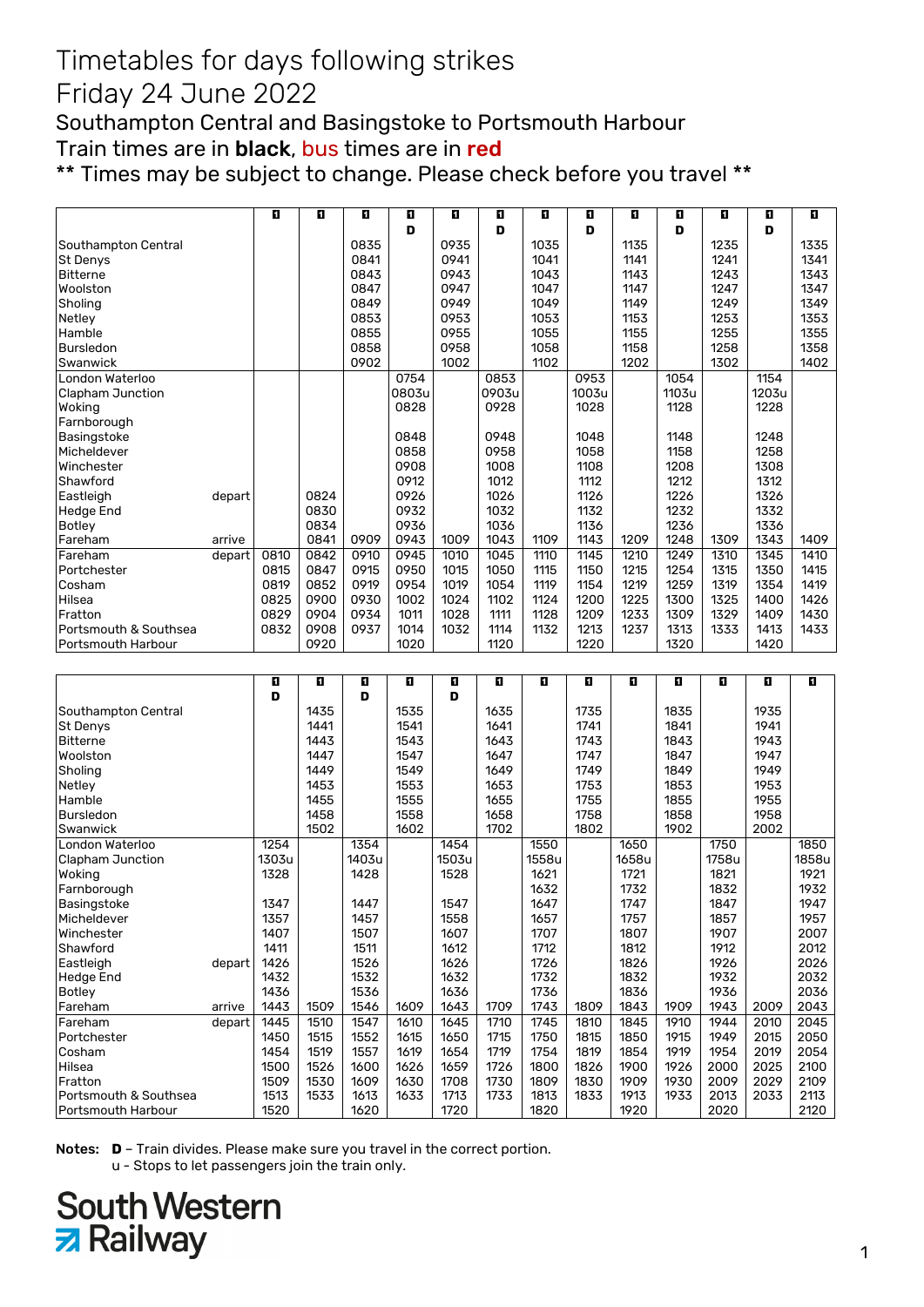#### Friday 24 June 2022

Southampton Central and Basingstoke to Portsmouth Harbour Train times are in **black**, bus times are in red

\*\* Times may be subject to change. Please check before you travel \*\*

|                       |        | П    | п     | O    | O    | O     |            | П     |            |  |  |  |
|-----------------------|--------|------|-------|------|------|-------|------------|-------|------------|--|--|--|
|                       |        |      |       |      |      |       | <b>BUS</b> |       | <b>BUS</b> |  |  |  |
| Southampton Central   |        | 2038 |       | 2135 | 2235 |       |            |       |            |  |  |  |
| St Denys              |        | 2044 |       | 2141 | 2241 |       |            |       |            |  |  |  |
| Bitterne              |        | 2046 |       | 2143 | 2243 |       |            |       |            |  |  |  |
| Woolston              |        | 2050 |       | 2147 | 2247 |       |            |       |            |  |  |  |
| Sholing               |        | 2052 |       | 2149 | 2249 |       |            |       |            |  |  |  |
| Netley                |        | 2056 |       | 2153 | 2253 |       |            |       |            |  |  |  |
| Hamble                |        | 2058 |       | 2155 | 2255 |       |            |       |            |  |  |  |
| Bursledon             |        | 2101 |       | 2158 | 2258 |       |            |       |            |  |  |  |
| Swanwick              |        | 2105 |       | 2202 | 2302 |       |            |       |            |  |  |  |
| London Waterloo       |        |      | 1950  |      |      | 2050  |            | 2150  |            |  |  |  |
| Clapham Junction      |        |      | 1958u |      |      | 2058u |            | 2158u |            |  |  |  |
| Woking                |        |      | 2021  |      |      | 2121  |            | 2221  |            |  |  |  |
| Farnborough           |        |      | 2032  |      |      | 2132  |            | 2232  |            |  |  |  |
| Basingstoke           |        |      | 2047  |      |      | 2147  |            | 2247  |            |  |  |  |
| Micheldever           |        |      | 2057  |      |      | 2157  |            | 2257  |            |  |  |  |
| Winchester            |        |      | 2107  |      |      | 2207  |            | 2307  |            |  |  |  |
| Shawford              |        |      | 2112  |      |      | 2212  |            | 2312  |            |  |  |  |
| Eastleigh             | depart |      | 2126  |      |      | 2226  | 2226       | 2326  | 2326       |  |  |  |
| Hedge End             |        |      | 2132  |      |      |       | 2242       |       | 2342       |  |  |  |
| Botley                |        |      | 2136  |      |      |       | 2249       |       | 2349       |  |  |  |
| Fareham               | arrive | 2112 | 2143  | 2209 | 2309 | 2314  | 2309s      | 0003  | 0009s      |  |  |  |
| Fareham               | depart | 2113 | 2145  | 2210 | 2310 | 2318  |            | 0004  |            |  |  |  |
| Portchester           |        | 2118 | 2150  | 2215 | 2315 | 2323  | 2317s      | 0009  | 0017s      |  |  |  |
| Cosham                |        | 2122 | 2154  | 2219 | 2319 | 2327  | 2325s      | 0014  | 0025s      |  |  |  |
| Hilsea                |        | 2127 | 2200  | 2226 | 2328 | 2332  | 2333s      | 0019  | 0033s      |  |  |  |
| Fratton               |        | 2131 | 2209  | 2230 | 2332 | 2337  | 2344s      | 0023  | 0044s      |  |  |  |
| Portsmouth & Southsea |        | 2135 | 2213  | 2233 | 2336 | 2340  | 2349s      | 0027  | 0049s      |  |  |  |
| Portsmouth Harbour    |        |      | 2220  |      |      | 2345  | 2356       | 0031  | 0056       |  |  |  |

Notes: s - Stops to let passengers leave the bus only.

u - Stops to let passengers join the train only.

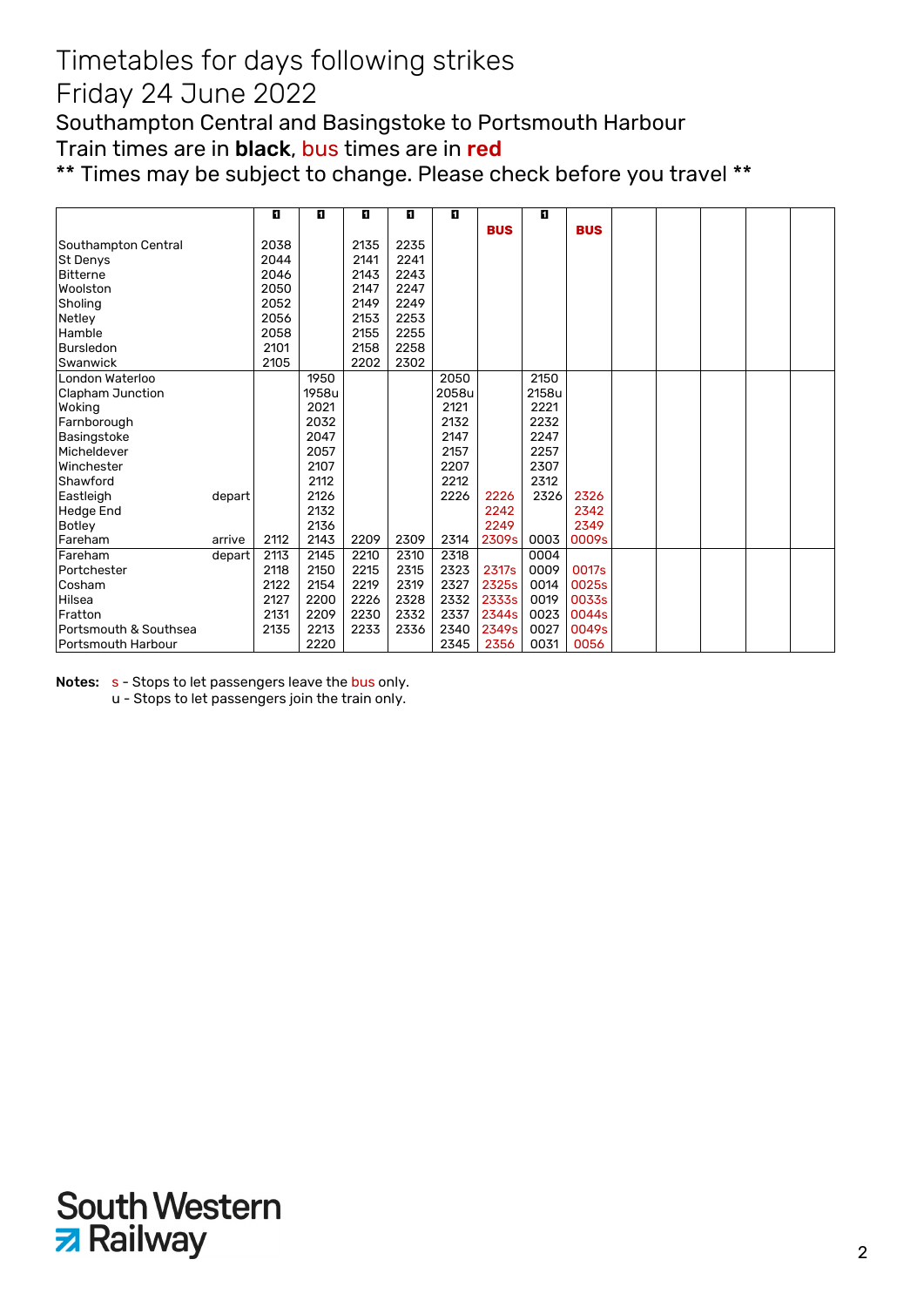#### Friday 24 June 2022

Portsmouth Harbour to Basingstoke and Southampton Central Train times are in **black**, bus times are in red

\*\* Times may be subject to change. Please check before you travel \*\*

|                                 |        | O    | O            | ū    | ū            | П    | O            | O    | ū            | O    | П            | ū    | ū            | O    |
|---------------------------------|--------|------|--------------|------|--------------|------|--------------|------|--------------|------|--------------|------|--------------|------|
| Portsmouth Harbour              |        |      | 0817         |      | 0917         |      | 1017         |      | 1117         |      | 1217         |      | 1317         |      |
| Portsmouth & Southsea           |        | 0742 | 0822         | 0842 | 0922         | 0942 | 1022         | 1042 | 1122         | 1142 | 1222         | 1242 | 1322         | 1342 |
| Fratton                         |        | 0746 | 0826         | 0846 | 0926         | 0946 | 1026         | 1046 | 1126         | 1146 | 1226         | 1246 | 1326         | 1346 |
| Hilsea                          |        | 0750 | 0830         | 0850 | 0930         | 0950 | 1030         | 1050 | 1130         | 1150 | 1230         | 1250 | 1330         | 1350 |
| Cosham                          |        | 0755 | 0835         | 0855 | 0935         | 0955 | 1035         | 1055 | 1135         | 1155 | 1235         | 1255 | 1335         | 1355 |
| Portchester                     |        | 0800 | 0840         | 0900 | 0940         | 1000 | 1040         | 1100 | 1140         | 1200 | 1240         | 1300 | 1340         | 1400 |
| Fareham                         | arrive | 0805 | 0845         | 0905 | 0945         | 1005 | 1045         | 1105 | 1145         | 1205 | 1245         | 1305 | 1345         | 1405 |
| Fareham                         | depart | 0806 | 0846         | 0906 | 0946         | 1006 | 1046         | 1106 | 1146         | 1206 | 1246         | 1306 | 1346         | 1406 |
| <b>Botley</b>                   |        |      | 0854         |      | 0953         |      | 1053         |      | 1153         |      | 1253         |      | 1353         |      |
| <b>Hedge End</b>                |        |      | 0858         |      | 0958         |      | 1058         |      | 1158         |      | 1258         |      | 1358         |      |
| Eastleigh                       | arrive |      | 0904         |      | 1004         |      | 1104         |      | 1204         |      | 1304         |      | 1404         |      |
| Shawford                        |        |      | 0917         |      | 1017         |      | 1117         |      | 1217         |      | 1317         |      | 1417         |      |
| Winchester                      |        |      | 0923         |      | 1023         |      | 1123         |      | 1223         |      | 1323         |      | 1423         |      |
| Micheldever                     |        |      | 0932         |      | 1032         |      | 1132         |      | 1232         |      | 1332         |      | 1432         |      |
| Basingstoke                     |        |      | 0942         |      | 1042         |      | 1142         |      | 1242         |      | 1342         |      | 1443         |      |
| Farnborough                     |        |      |              |      |              |      |              |      |              |      |              |      |              |      |
| Woking                          |        |      | 1002         |      | 1102         |      | 1203         |      | 1302         |      | 1402         |      | 1502         |      |
| Clapham Junction                |        |      | 1029         |      | 1129         |      | 1227         |      | 1327         |      | 1427         |      | 1527         |      |
| London Waterloo                 |        |      | 1043         |      | 1141         |      | 1237         |      | 1337         |      | 1437         |      | 1537         |      |
| Swanwick                        |        | 0812 |              | 0912 |              | 1012 |              | 1112 |              | 1212 |              | 1312 |              | 1412 |
| <b>Bursledon</b>                |        | 0816 |              | 0916 |              | 1016 |              | 1116 |              | 1216 |              | 1316 |              | 1416 |
| Hamble                          |        | 0819 |              | 0919 |              | 1019 |              | 1119 |              | 1219 |              | 1319 |              | 1419 |
| Netley                          |        | 0821 |              | 0921 |              | 1021 |              | 1121 |              | 1221 |              | 1321 |              | 1421 |
| Sholing                         |        | 0825 |              | 0925 |              | 1025 |              | 1125 |              | 1225 |              | 1325 |              | 1425 |
| Woolston                        |        | 0827 |              | 0927 |              | 1027 |              | 1127 |              | 1227 |              | 1327 |              | 1427 |
| <b>Bitterne</b>                 |        | 0831 |              | 0931 |              | 1031 |              | 1131 |              | 1231 |              | 1331 |              | 1431 |
| St Denys                        |        | 0834 |              | 0934 |              | 1034 |              | 1134 |              | 1234 |              | 1334 |              | 1434 |
| Southampton Central             |        | 0840 |              | 0940 |              | 1040 |              | 1140 |              | 1240 |              | 1340 |              | 1440 |
|                                 |        |      |              |      |              |      |              |      |              |      |              |      |              |      |
|                                 |        |      |              |      |              |      |              |      |              |      |              |      |              |      |
|                                 |        |      |              |      |              |      |              |      |              |      |              |      |              |      |
|                                 |        | E.   | o            | ū    | ū            | П    | O            | ū    | Ð            | O    | O            | ū    | п            | ū    |
| Portsmouth Harbour              |        | 1417 |              | 1517 |              | 1617 |              | 1717 |              | 1817 |              | 1917 |              | 2017 |
| Portsmouth & Southsea           |        | 1422 | 1442         | 1522 | 1542         | 1622 | 1642         | 1722 | 1742         | 1822 | 1842         | 1922 | 1942         | 2022 |
| Fratton                         |        | 1426 | 1446         | 1526 | 1546         | 1626 | 1646         | 1726 | 1746         | 1826 | 1846         | 1926 | 1946         | 2026 |
| Hilsea                          |        | 1430 | 1450         | 1530 | 1550         | 1630 | 1650         | 1730 | 1750         | 1830 | 1850         | 1930 | 1950         | 2030 |
| Cosham                          |        | 1435 | 1455         | 1535 | 1555         | 1635 | 1655         | 1735 | 1755         | 1835 | 1900         | 1935 | 1955         | 2035 |
| Portchester                     |        | 1440 | 1500         | 1540 | 1600         | 1640 | 1700         | 1740 | 1800         | 1840 | 1905         | 1940 | 2000         | 2040 |
| Fareham                         | arrive | 1445 | 1505         | 1545 | 1605         | 1645 | 1705         | 1745 | 1805         | 1845 | 1910         | 1945 | 2005         | 2045 |
| Fareham                         | depart | 1446 | 1506         | 1546 | 1606         | 1646 | 1706         | 1746 | 1806         | 1846 | 1911         | 1946 | 2006         | 2046 |
| <b>Botley</b>                   |        | 1453 |              | 1553 |              | 1653 |              | 1753 |              | 1853 |              | 1953 |              | 2053 |
| <b>Hedge End</b>                |        | 1458 |              | 1558 |              | 1658 |              | 1758 |              | 1858 |              | 1958 |              | 2058 |
| Eastleigh                       | arrive | 1504 |              | 1604 |              | 1704 |              | 1805 |              | 1904 |              | 2004 |              | 2105 |
| Shawford                        |        | 1517 |              | 1617 |              | 1717 |              | 1817 |              | 1916 |              | 2017 |              | 2117 |
| Winchester                      |        | 1523 |              | 1623 |              | 1723 |              | 1823 |              | 1922 |              | 2023 |              | 2123 |
| Micheldever                     |        | 1532 |              | 1632 |              | 1732 |              | 1832 |              | 1930 |              | 2032 |              | 2132 |
| Basingstoke                     |        | 1542 |              | 1642 |              | 1742 |              | 1842 |              | 1941 |              | 2042 |              | 2142 |
| Farnborough                     |        |      |              | 1658 |              | 1758 |              | 1858 |              | 1958 |              | 2058 |              | 2158 |
| Woking                          |        | 1602 |              | 1708 |              | 1808 |              | 1908 |              | 2008 |              | 2108 |              | 2208 |
| Clapham Junction                |        | 1627 |              | 1728 |              | 1828 |              | 1928 |              | 2028 |              | 2128 |              | 2228 |
| London Waterloo                 |        | 1637 |              | 1739 |              | 1839 |              | 1939 |              | 2040 |              | 2139 |              | 2237 |
| Swanwick                        |        |      | 1512         |      | 1612         |      | 1712         |      | 1812         |      | 1917         |      | 2012         |      |
| <b>Bursledon</b>                |        |      | 1516         |      | 1616         |      | 1716         |      | 1816         |      | 1921         |      | 2016         |      |
| Hamble                          |        |      | 1519         |      | 1619         |      | 1719         |      | 1819         |      | 1924         |      | 2019         |      |
| Netley                          |        |      | 1521         |      | 1621         |      | 1721         |      | 1821         |      | 1926         |      | 2021         |      |
| Sholing                         |        |      | 1525         |      | 1625         |      | 1725         |      | 1825         |      | 1930         |      | 2025         |      |
| Woolston                        |        |      | 1527         |      | 1627         |      | 1727         |      | 1827         |      | 1932         |      | 2027         |      |
| <b>Bitterne</b>                 |        |      | 1531         |      | 1631         |      | 1731         |      | 1831         |      | 1936         |      | 2031         |      |
| St Denys<br>Southampton Central |        |      | 1534<br>1540 |      | 1634<br>1640 |      | 1734<br>1744 |      | 1834<br>1840 |      | 1939<br>1944 |      | 2034<br>2041 |      |